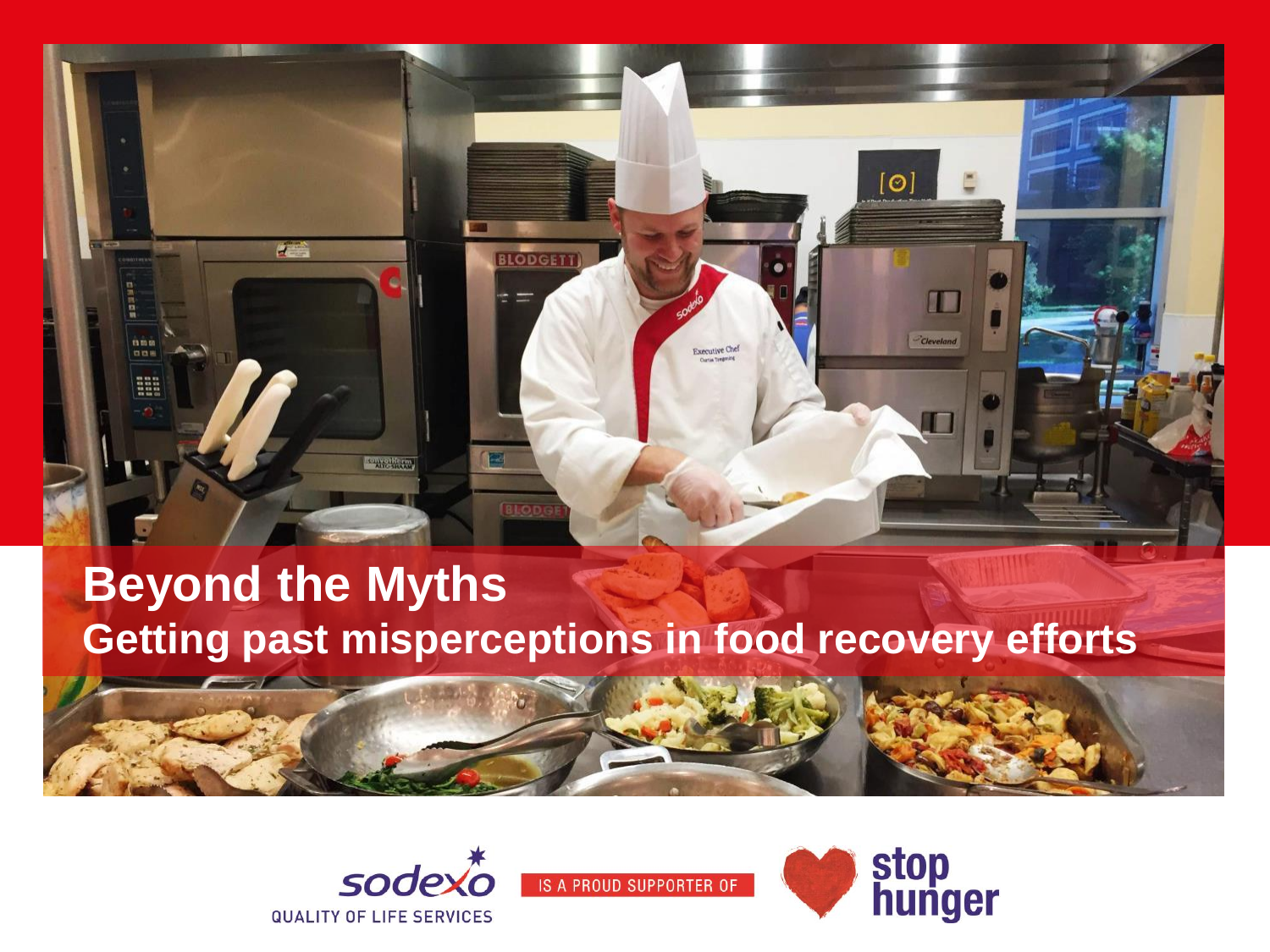## Sodexo's Commitment

- Sodexo's top priority after source reduction is to feed the hungry.
- Our Stop Hunger program encourages all of our units to divert surplus food to those in need in their communities.



stop<br>hunger

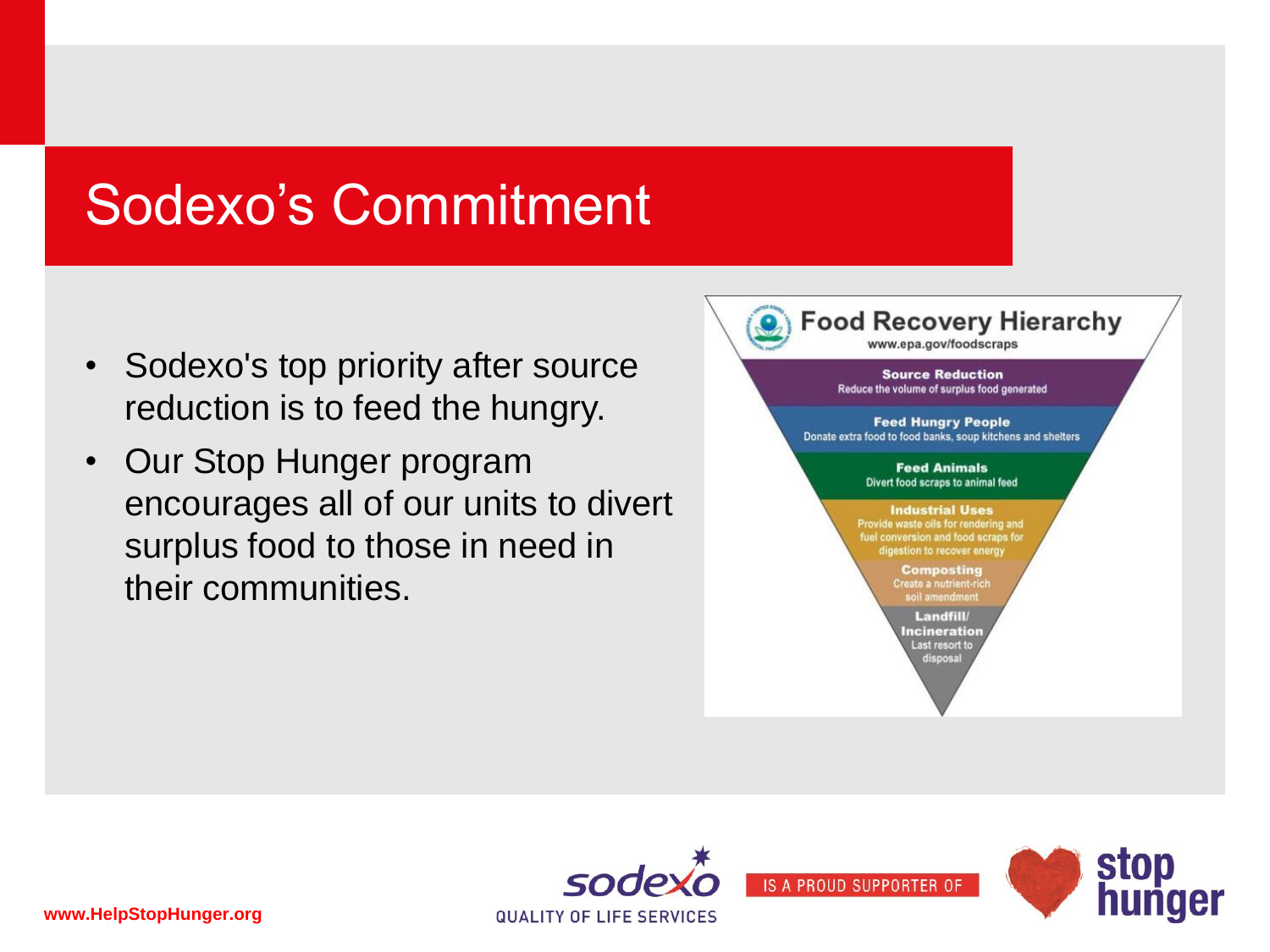# Sodexo's Stop Hunger Initiative

- Stop Hunger mobilizes volunteers, including Sodexo employees, clients, customers and youth to contribute to feed children in the United States today, and to advocate for policies that ensure no child is hungry again tomorrow.
- In 2018, Stop Hunger engaged 34,184 volunteers, distributed nearly 3.6 million meals and raised over \$2.3 million.
- Founded in 1999, Sodexo Stop Hunger Foundation has since granted close to \$32 million to help families, individuals and children at-risk of hunger in the United States. We believe that today's youth can be the generation to end hunger, and continue to invest in innovative youth-design and youth-led solutions to end hunger.



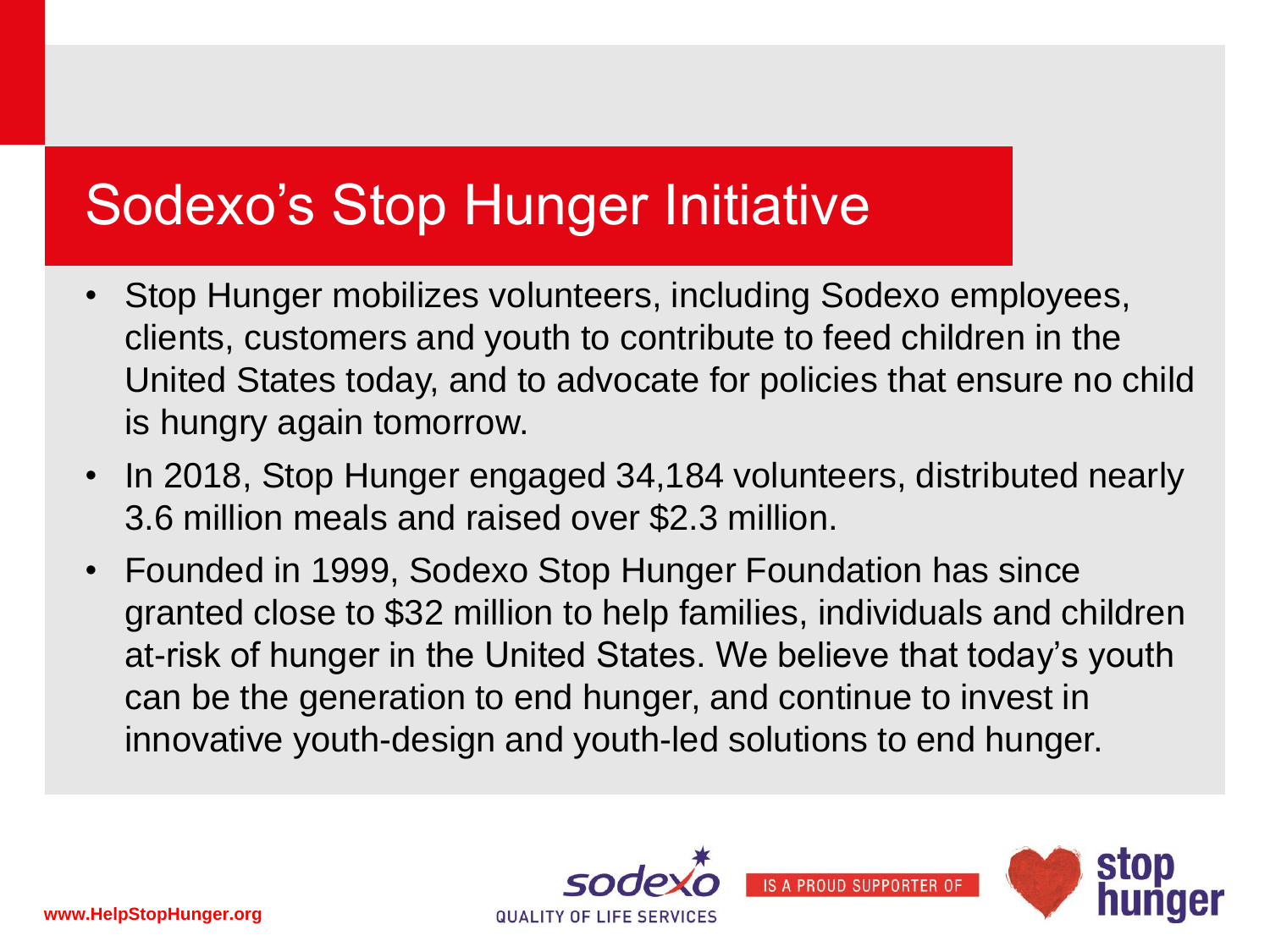# Better Tomorrow 2025 Road Map

| <b>COMMITMENTS</b>                                                                                                          | <b>INDIVIDUALS</b>                                                            | <b>COMMUNITIES</b>                                                                                     | THE ENVIRONMENT                                                                            |
|-----------------------------------------------------------------------------------------------------------------------------|-------------------------------------------------------------------------------|--------------------------------------------------------------------------------------------------------|--------------------------------------------------------------------------------------------|
| AS EMPLOYER                                                                                                                 | Improve the Quality of Life of our<br>employees                               | Ensure a diverse workforce and<br>inclusive culture that reflects and<br>enriches communities we serve | Foster a culture of environmental<br>responsibility within our<br>workforce and workspaces |
| AS SERVICE PROVIDER                                                                                                         | Provide and encourage our<br>consumers to access healthy<br>lifestyle choices | Promote local development, fair,<br>inclusive and sustainable<br>business practices                    | Source responsibly and provide<br>management services that<br>reduce carbon emissions      |
| AS CORPORATE CITIZEN                                                                                                        | Fight hunger and malnutrition                                                 | Drive diversity and inclusion as a<br>catalyst for societal change                                     | Champion sustainable resource<br>usage                                                     |
| stop<br>hunger<br>sodex<br><b>IS A PROUD SUPPORTER OF</b><br><b>Better Tomorrow 2025</b><br><b>QUALITY OF LIFE SERVICES</b> |                                                                               |                                                                                                        |                                                                                            |

**QUALITY OF LIFE SERVICES**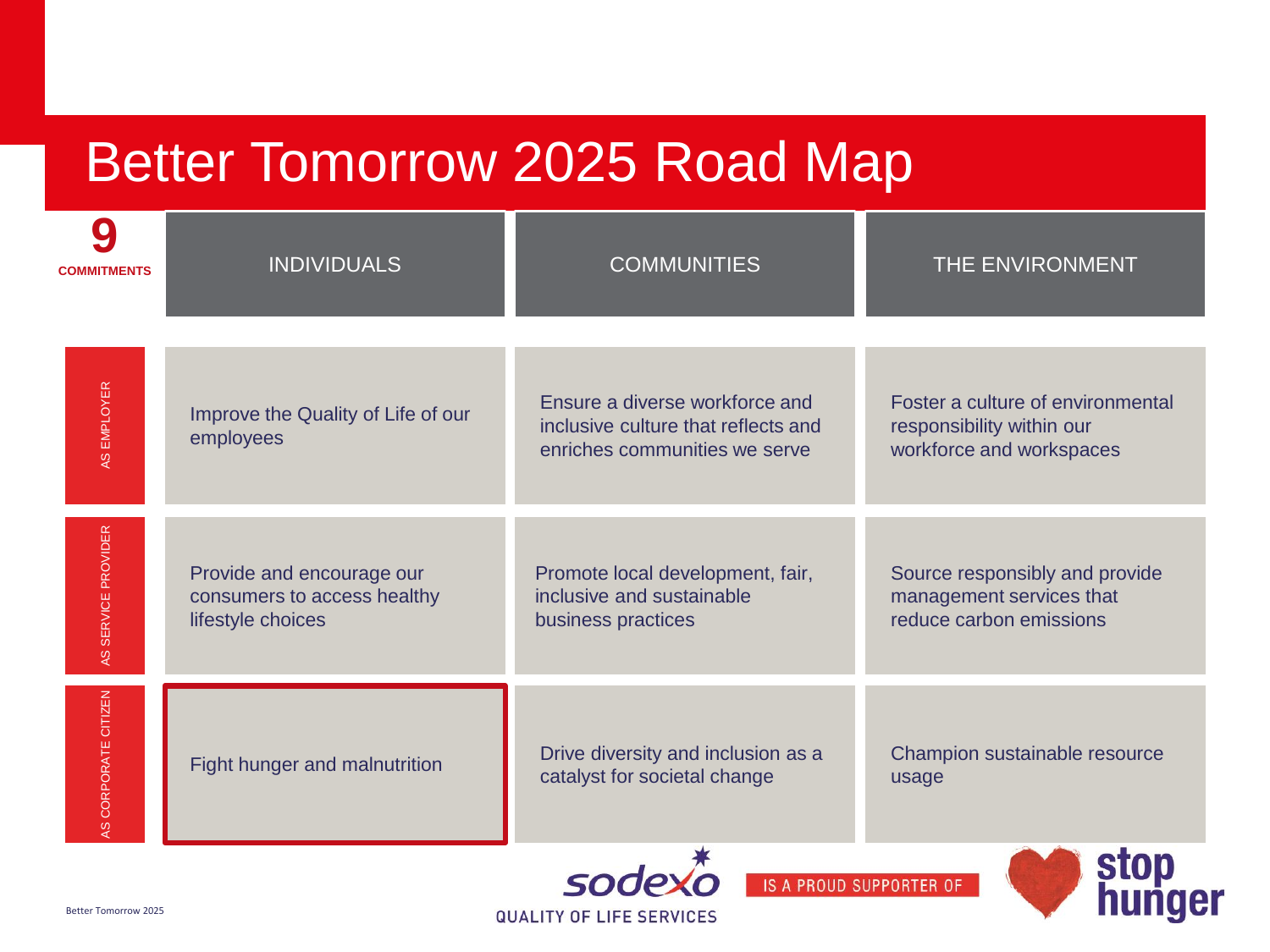#### **MYTH 1: Sodexo doesn't support food recovery**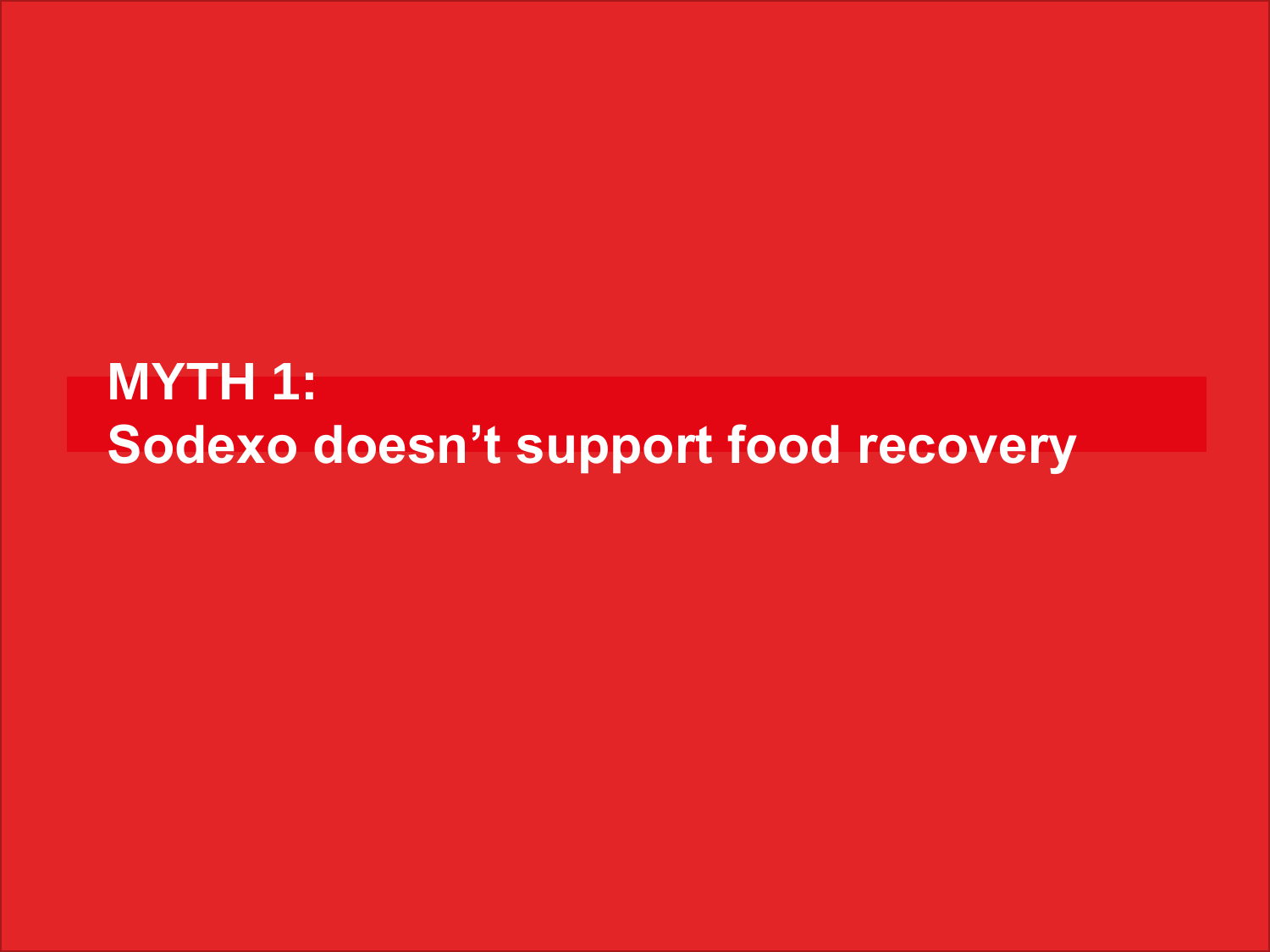#### **MYTH 2: My unit doesn't have any leftover food**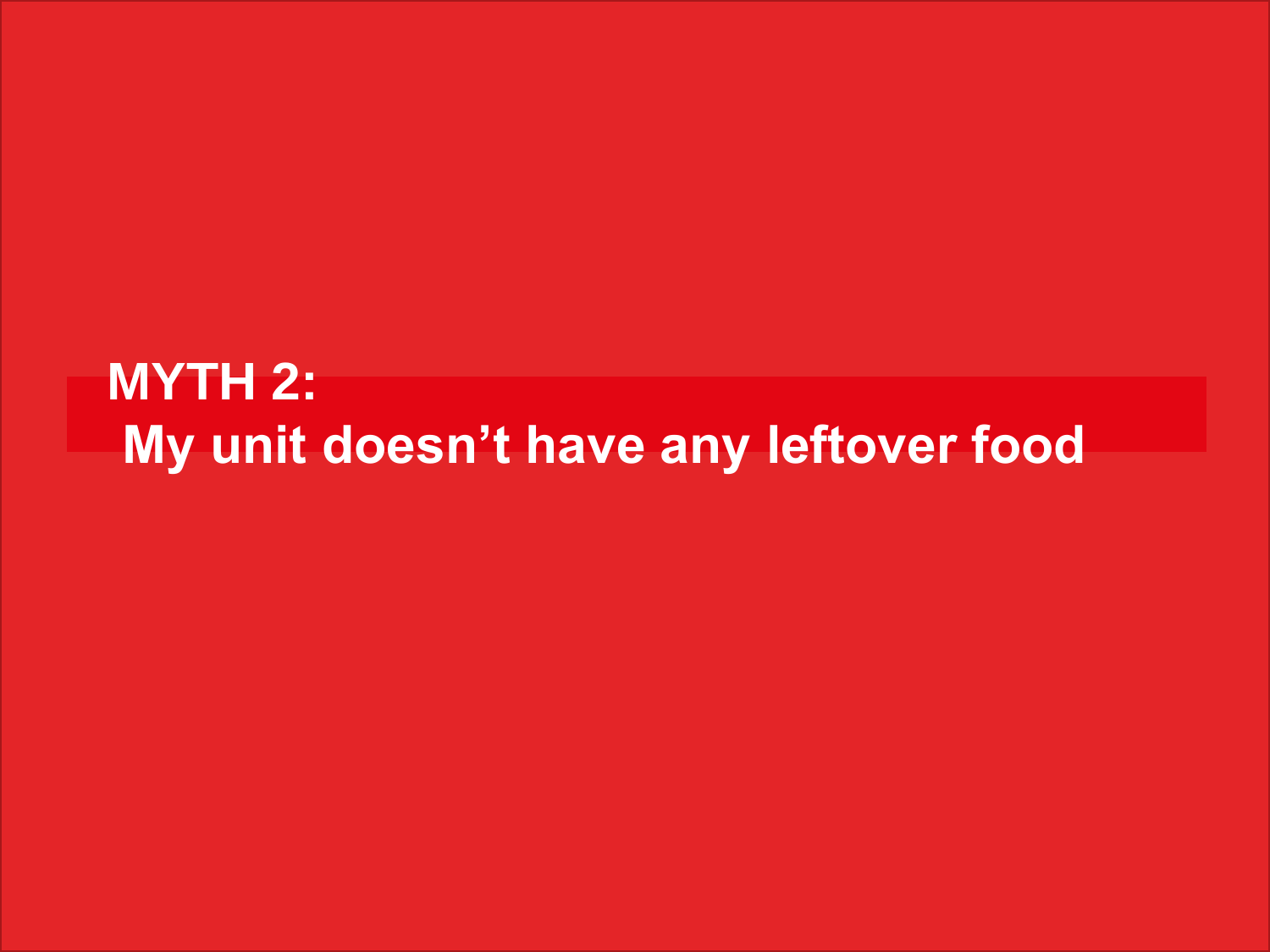#### **MYTH 3: It takes too much time**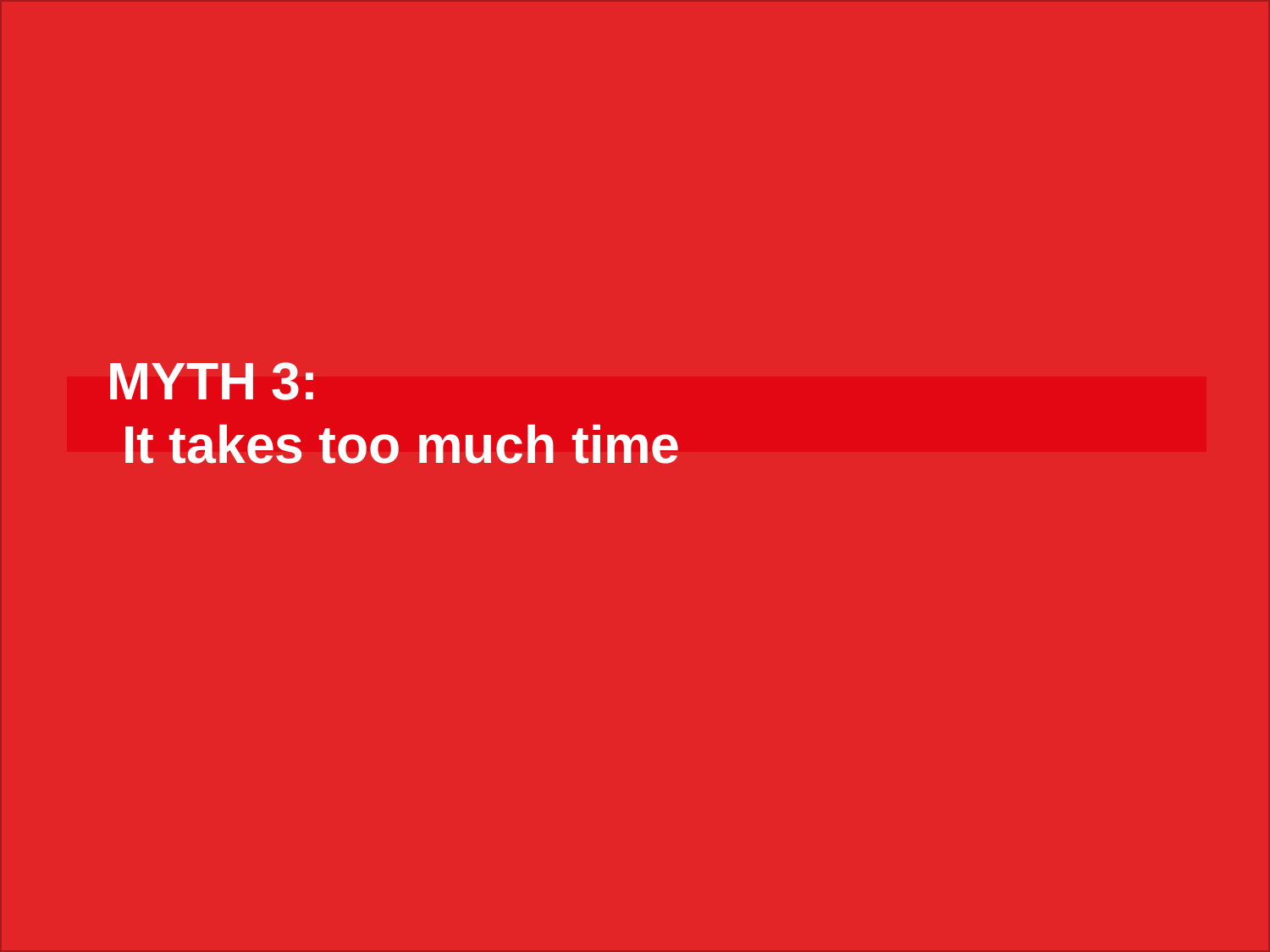#### **MYTH 4: It's too hard to get approval**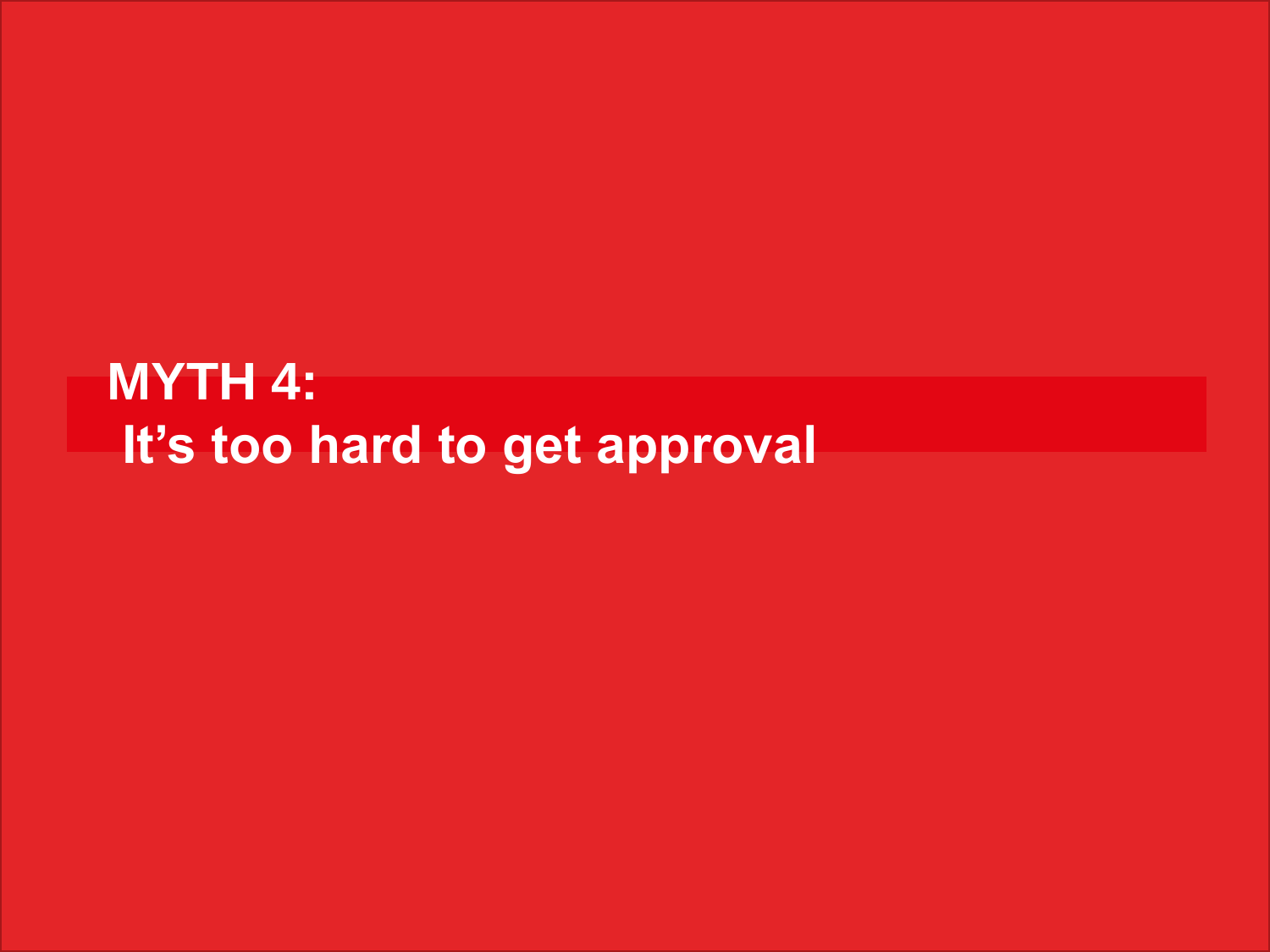#### **MYTH 5: Liability concerns, it's too risky**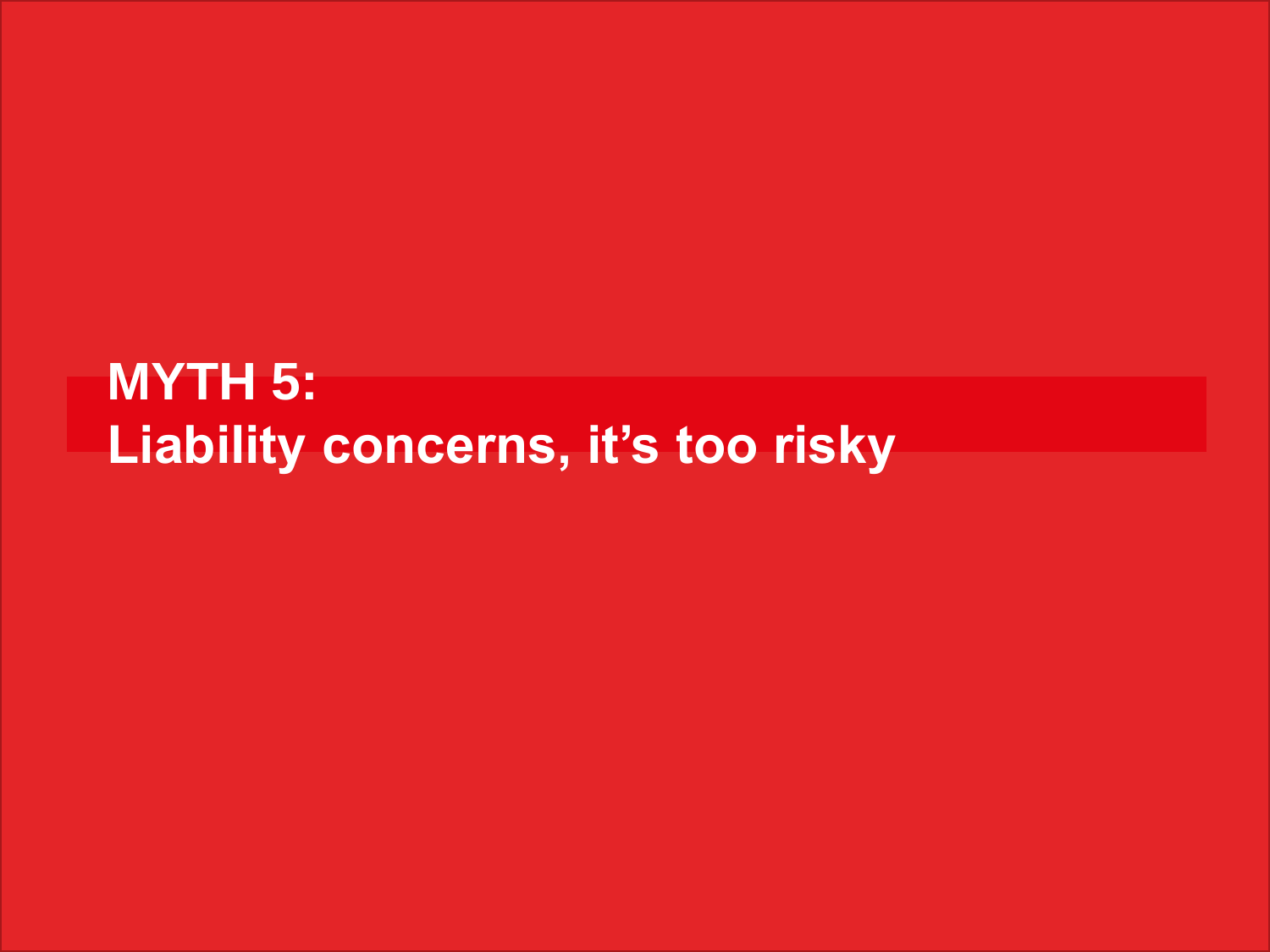#### **MYTH 6: Can't do it because I need to compost**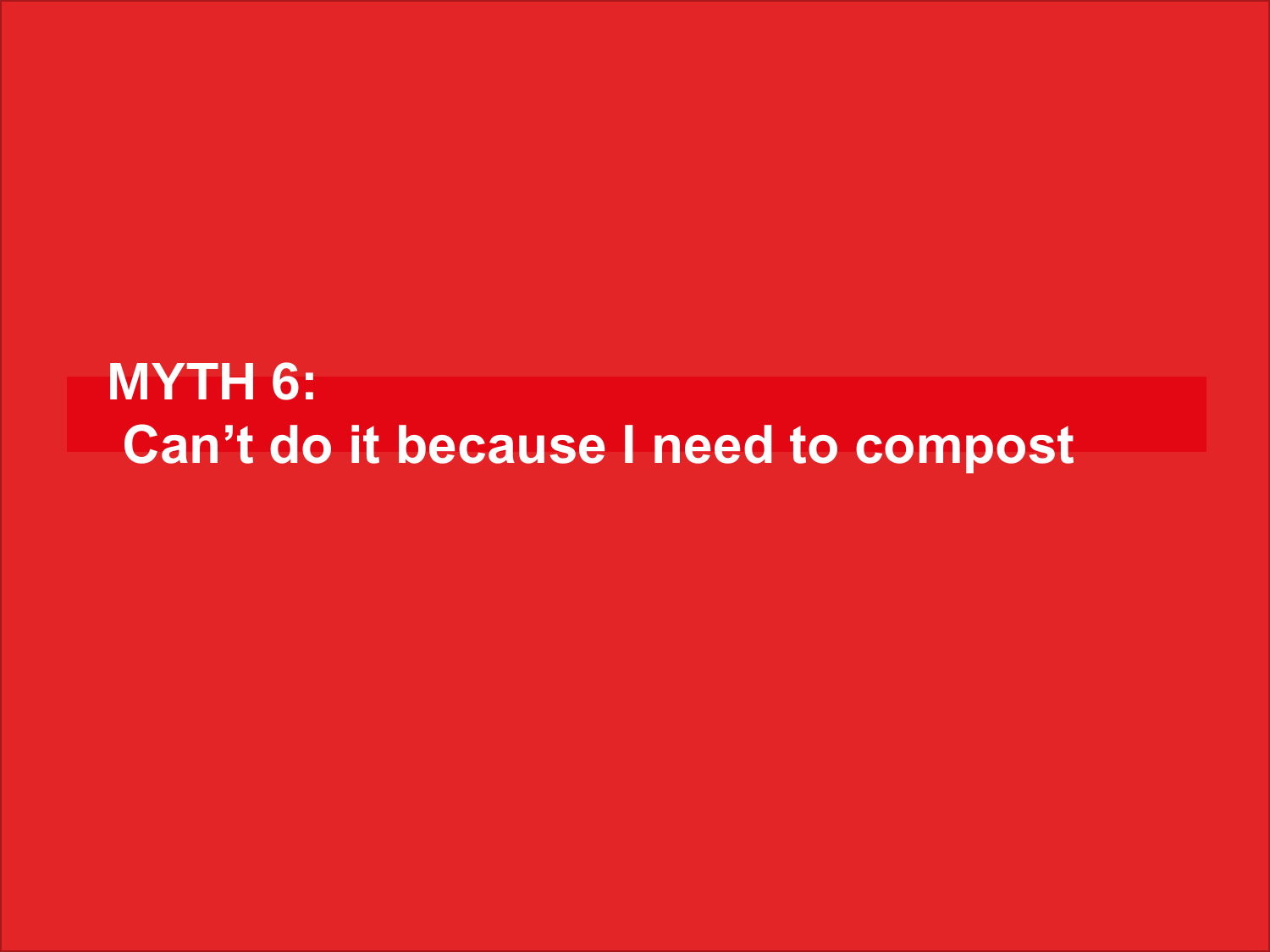

#### **Educating Employees** Data and **Measurement** Local **Capacity**



stop<br>hunger

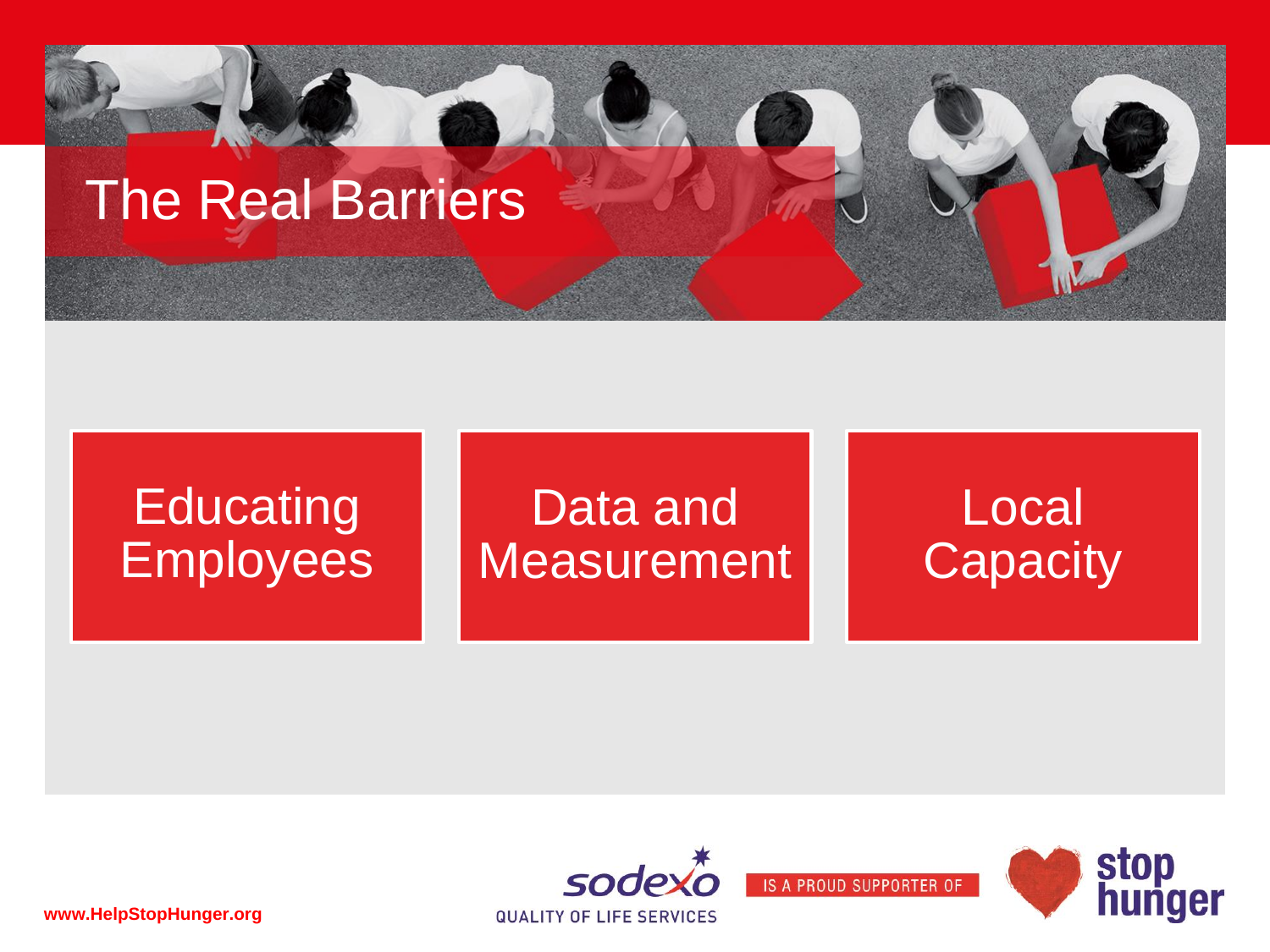## **Asbury Methodist Village**

- **Continuing Care Community**
- **With Community Food Rescue**
- **Frozen Food Rescue**
- **Three Times Per Week**
- **Resident Engagement**
- **Staff Education Opportunity**
- **743 Meals in First Five Weeks**







**QUALITY OF LIFE SERVICES**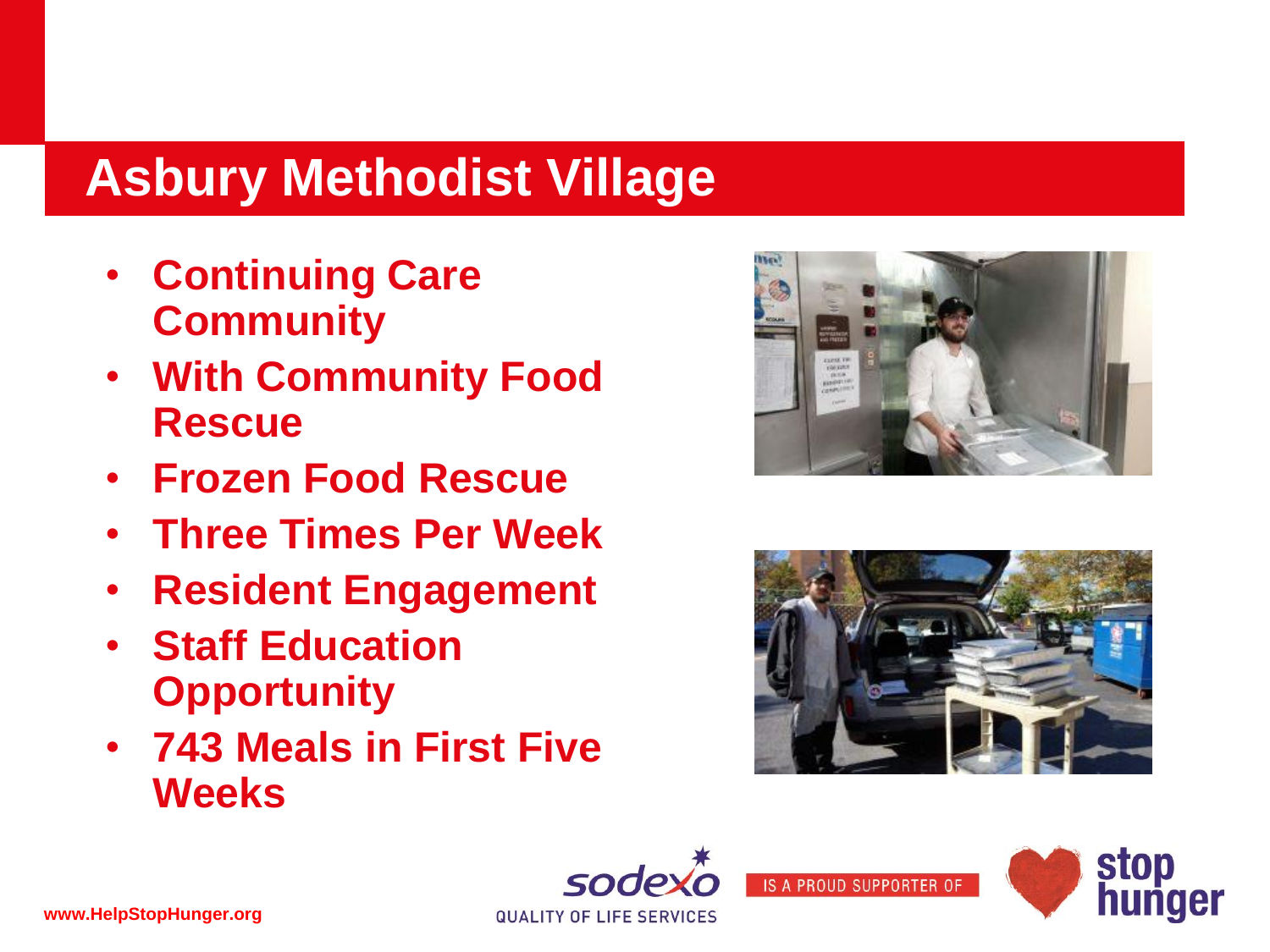#### **National Geographic**

- **Corporate Dining**
- **Food Recovery Verified as of Nov 2017**
- **With Food Rescue US**
- **Mission Match**
- **Compost Reduced by 30%**
- **"It's wrong to throw good food away. It's just so thankless." Laura Monto General Manager**



**IS A PROUD SUPPORTER** 



**QUALITY OF LIFE SERVICES**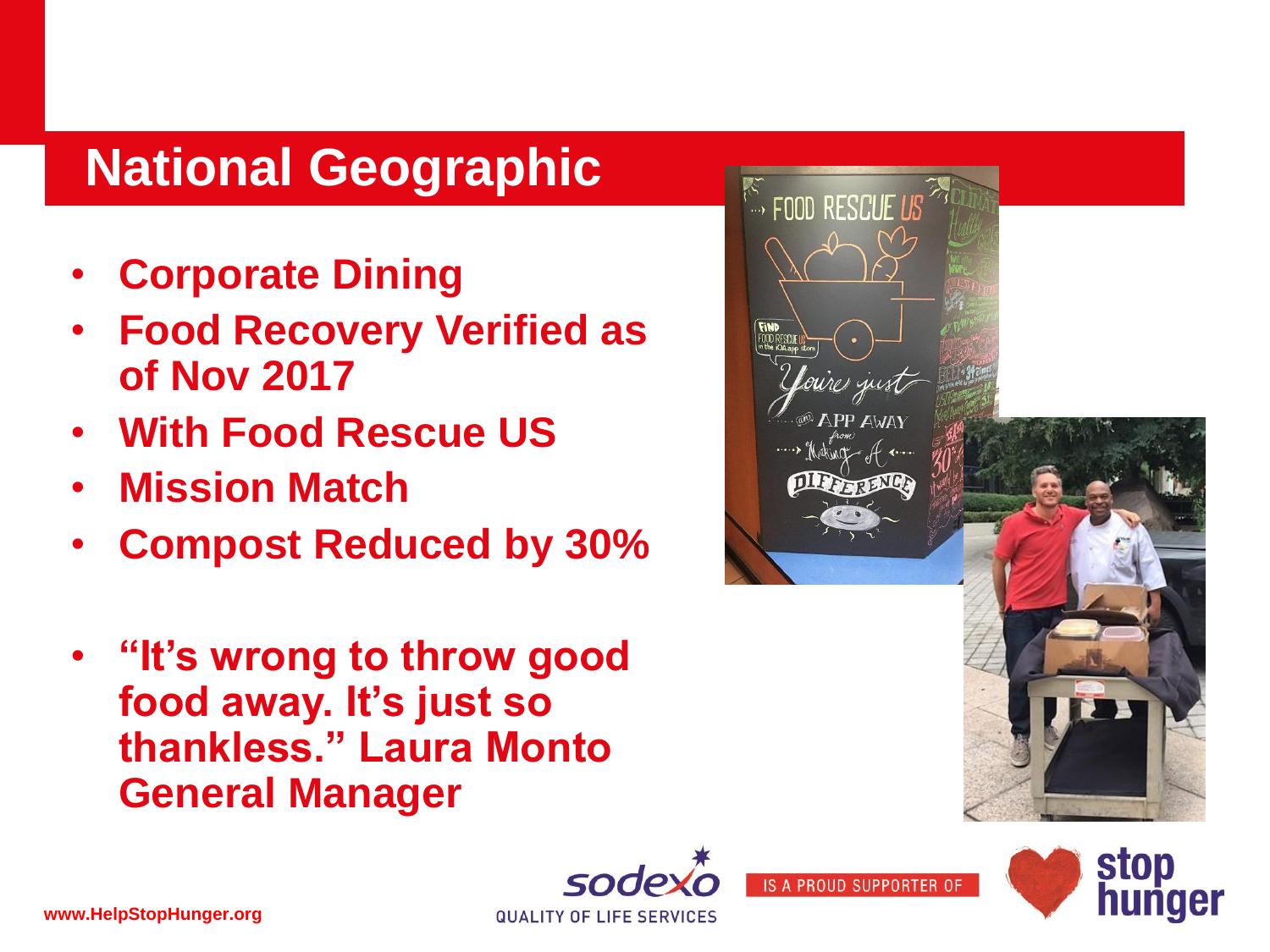#### **A Hopeful Moment**

**Addy Battel, 15 Cass City, MI**

**Bradley Ferguson, 17 Northfield, NJ**

**Addison McKenna, 11 Austin, TX**

**Lauren Seroyer, 18 Lawrenceville, GA**

**Kelsea Suarez, 22 New York, NY**